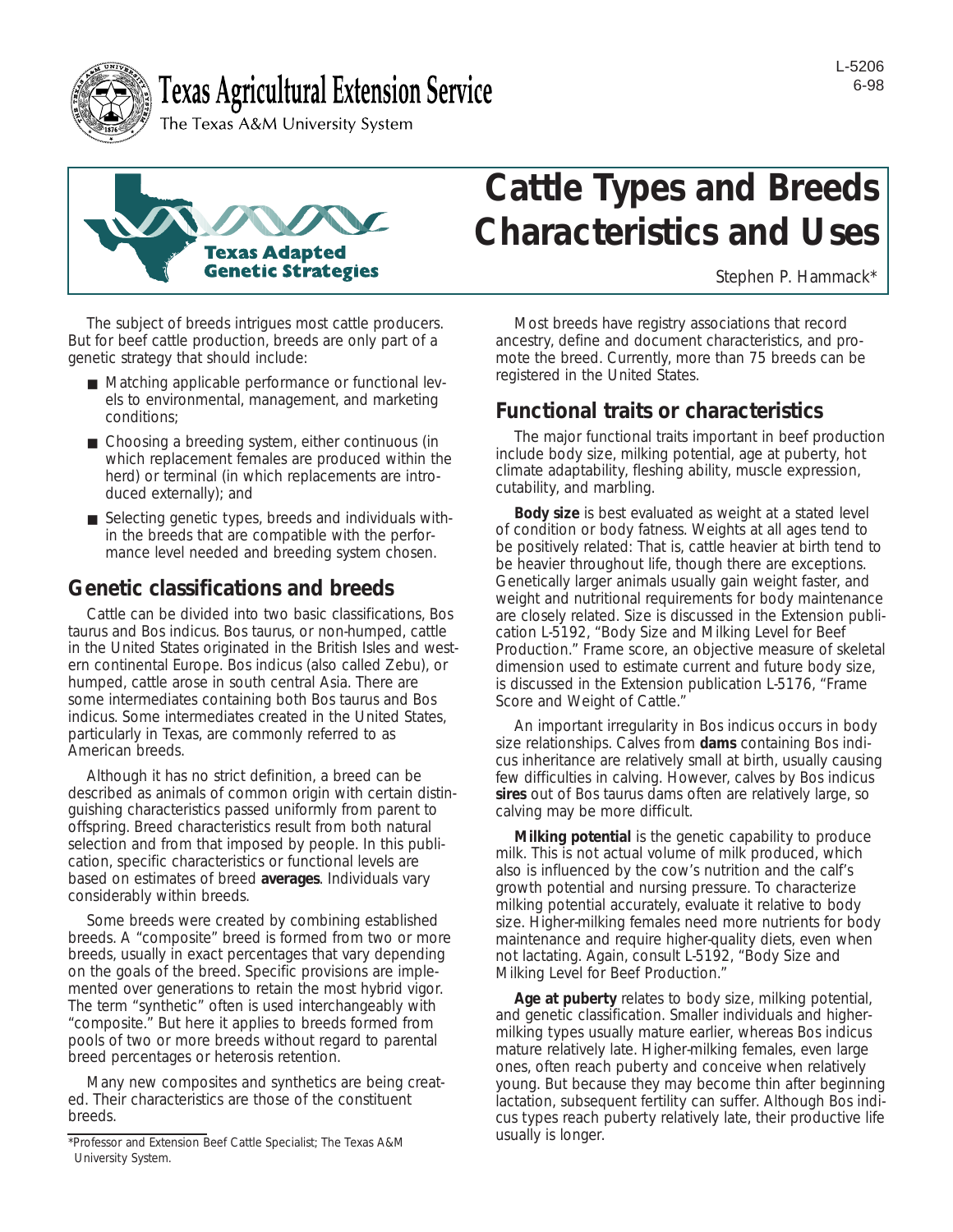**Hot climate adaptability** is highest in cattle with *Bos indicus* inheritance, but some *Bos taurus* are reasonably heat tolerant or tropically adapted. Animals with lightercolored, short hair coats and dark skin are most adapted. High humidity intensifies effects of heat, especially since hot, humid climates often add the stresses of parasites and low-quality forage. Heat with humidity stresses cattle that fail to shed long, thick hair coats, particularly dark-colored ones. As might be expected, animals tolerant to hot climates are less adapted to cold.

**Fleshing ability** is the body's capacity to fatten and retain fat. Fleshing ability tends to drop with increases in genetic body size, maintenance requirements relative to size, milking level, and inherent muscularity. Animals poorly adapted to their environment generally are low in fleshing ability. *Bos indicus* often flesh easier than other types on low-quality forage and roughage. Easy-fleshing cattle tolerate periods of nutritional energy deficiency more easily and therefore may reproduce more consistently, but they also over fatten more readily in the feedyard unless properly managed.

**Muscle expression** is inherent muscularity, independent of other body tissues. Muscling is the second most important factor in cutability. Heavy-muscled types often are low in fleshing ability, so reproductive efficiency may be reduced.

**Cutability**, or percentage of lean, is usually evaluated in slaughter cattle as USDA Yield Grade. Cutability depends on relative amounts of fat (which varies greatly), muscle, and bone (which varies least). When genetic types or breeds are compared for differences in cutability, it is assumed that the breeds have similar nutrition levels. But producers can readily alter inherent cutability differences by varying nutrition to achieve similar degrees of fatness.

**Marbling**, or intramuscular fat, is the primary factor determining USDA Quality Grade, an indicator of the palatability factors of tenderness, juiciness, and flavor. Marbling increases with age up to physiological maturity and generally is higher in earlier-maturing and higher-milking types. *Bos indicus* and most heavy-muscled, low-milking types have relatively low marbling. Because marbling relates somewhat to body fatness, especially in comparing breeds or types, there is usually a trade-off between yield grade and quality grade. As one increases, the other declines.

## **Breeds and functional types**

Table 1 lists characteristics of the major breeds of cattle in Texas — those most numerous or most familiar in the state — by estimates of purebred breed-wide averages. Appendix A lists other breeds with registry associations. Using genetic classification and levels of functional traits, breeds can be grouped into these functional types:

**British Beef:** British-originated breeds and combinations used for beef production only.

**Continental Beef:** Continental European breeds and derivatives developed exclusively for beef production. These are part of what are sometimes called "exotics."

**Dual Purpose:** breeds selected for both beef and dairy production in their native areas, mostly continental Europe, and combinations of beef and dairy breeds. Dual Purpose breeds are used only for beef in the United States. They are the other part of "exotics."

**Dairy:** originating in western Europe and selected in the United States for dairy purposes only, with beef production as a byproduct.

**Bos Indicus:** of pure or very high-percentage *Bos indicus* background and used only for beef production.

**American:** includes beef breeds created in the United States from combinations of about one-fourth to one-half tropically adapted inheritance, typically the *Bos indicus*derived Brahman, along with British Beef, Continental Beef, or Dual Purpose.

**Specialty:** includes breeds that cannot be placed logically in any of these groups, often characterized by particular emphasis on certain traits.

# **Matching functional levels to production criteria**

Climate and nutrition are key variables affecting where differing types and breeds can be produced. When cattle are not adapted to climatic conditions, production suffers. In hot, humid climates, cattle benefit from some *Bos indicus* or other tropically adapted genetics.

Table 2 shows the effects of nutrition on optimum levels of three primary production functions in cow herds. In general, as nutrition declines, the smaller, lower-milking, easier-fleshing types are better adapted and more efficient. This is discussed in detail in L-5192, "Body Size and Milking Level in Beef Cattle."

Appropriate functional levels can differ, depending on the breeding system implemented. Cattle for general-purpose, continuous systems must contain a blend of important production traits in both sires and dams.

Conversely, specialized sire and dam types are useful in terminal systems. To reduce cowherd nutritional needs, terminal dams can be relatively small, complemented by high-growth sires. Maternal ability is unimportant in terminal sires because their heifers are not kept for replacements. For more discussion on breeding systems, see Extension publication L-5207, "Breeding Systems for Beef Production."

## **Using functional types**

There is no "best" type or breed for beef production, because of extensive variations in climates, production conditions, and market requirements. Characteristics of functional types should be matched to these three factors. Also, breeds extreme in specific functional traits usually should be combined with complementing types in a synergistic crossbreeding plan.

The various functional types have these general uses:

**British Beef** are widely applicable, with some limits in tropical and subtropical climates. Unlike most types, British Beef breeds can be straightbred for commercial production. To take advantage of hybrid vigor, cross them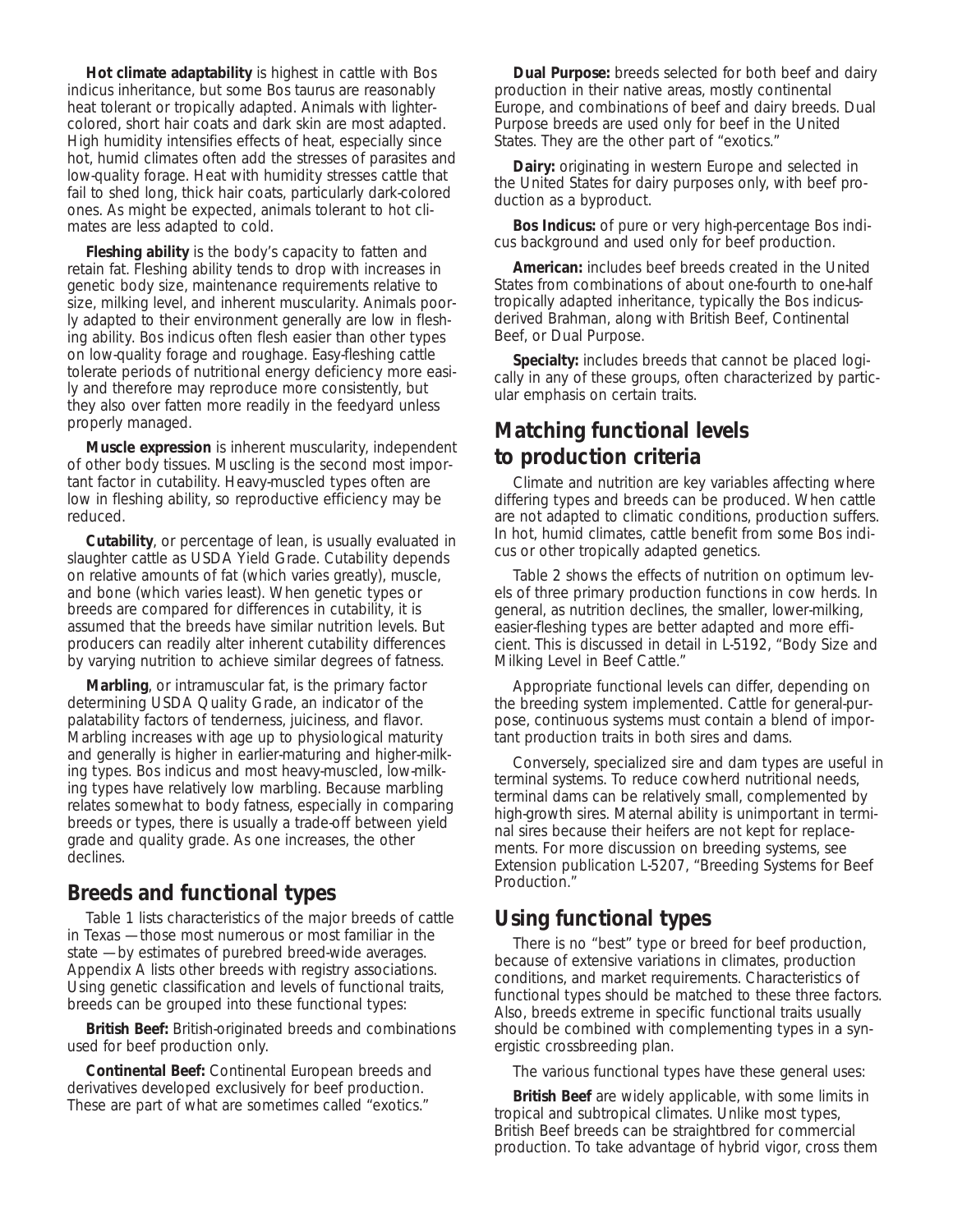with other breeds of this type and with all other types. British breeds are suitable for general-purpose production as well as both the dam side and, to a lesser extent, sire side of a terminal cross. These breeds are the foundation of the U.S. beef herd and the basis of comparison for other types in this discussion.

**Continental Beef**, because of weight-gaining ability and cutability, are most effective as terminal sires, especially on smaller cows containing higher marbling genetics. However, use caution because of potentially heavy birth weights and associated calving problems. If needed, Continental Beef influence increases size, muscling, and leanness in females **without** elevating milk production. In general, do not straightbreed or cross this type with other large cattle. Breeds in this group vary considerably in adaptability to hot climates.

**Dual Purpose** can be used as terminal sires similar to Continental Beef. Maternal use is appropriate for the major breeds of this type, when nutrition is adequate, to create females that are larger, more muscular, leaner, **and** heavier milking. Use the same cautions with the major Dual Purpose breeds as for Continental Beef in birth weight, straightbreeding, and crossing with other large cattle. Because some of the lesser-known breeds of this type are smaller than the major breeds, they are more applicable as general-purpose than terminal sires.

**Dairy** for beef production are used primarily to create early-maturing, high-milking females **without** increasing muscle. Dairy influence, particularly the smaller breeds, also should maintain or possibly increase fertility, **if** body condition is maintained. However, it often is difficult to keep dairy breeds and crosses in good flesh on typical

| Table 1. Functional Levels of Major Cattle Breeds in Texas <sup>1</sup> |                                  |                                    |           |                                                                  |                |                                    |                         |                 |  |
|-------------------------------------------------------------------------|----------------------------------|------------------------------------|-----------|------------------------------------------------------------------|----------------|------------------------------------|-------------------------|-----------------|--|
| <b>Functional Type</b><br><b>Breed</b>                                  | <b>Body</b><br>Size <sup>2</sup> | <b>Milking</b><br><b>Potential</b> | Age at    | <b>Hot climate Fleshing</b><br>Puberty <sup>3</sup> Adaptability | <b>Ability</b> | <b>Muscle</b><br><b>Expression</b> | Cutability <sup>4</sup> | <b>Marbling</b> |  |
| <b>British Beef</b>                                                     |                                  |                                    |           |                                                                  |                |                                    |                         |                 |  |
| Angus                                                                   | M                                | M                                  | H         | M                                                                | H              | M                                  | L                       | H               |  |
| Hereford <sup>5</sup>                                                   | M                                | $\mathbf{L}$                       | M         | M                                                                | H              | M                                  | L                       | M               |  |
| <b>Red Angus</b>                                                        | M                                | M                                  | H         | M                                                                | H              | M                                  | L                       | H               |  |
| Shorthorn                                                               | M                                | $\mathbf M$                        | M         | $\mathbf M$                                                      | H              | M                                  | L                       | H               |  |
| <b>Continental Beef</b>                                                 |                                  |                                    |           |                                                                  |                |                                    |                         |                 |  |
| Charolais                                                               | <b>VH</b>                        | L                                  | L         | M                                                                | M              | <b>VH</b>                          | <b>VH</b>               | M               |  |
| Chianina                                                                | <b>VH</b>                        | L                                  | L         | H                                                                | L              | H                                  | <b>VH</b>               | L               |  |
| Limousin                                                                | M                                | $\mathbf{L}$                       | L         | M                                                                | M              | <b>VH</b>                          | <b>VH</b>               | L               |  |
| <b>Dual Purpose</b>                                                     |                                  |                                    |           |                                                                  |                |                                    |                         |                 |  |
| <b>Braunvieh</b>                                                        | H                                | H                                  | H         | H                                                                | M              | H                                  | H                       | M               |  |
| Gelbvieh                                                                | H                                | H                                  | H         | M                                                                | M              | H                                  | H                       | M               |  |
| Maine-Anjou                                                             | H                                | M                                  | M         | M                                                                | M              | H                                  | H                       | M               |  |
| <b>Salers</b>                                                           | H                                | $\mathbf M$                        | M         | L                                                                | M              | H                                  | H                       | M               |  |
| Simmental                                                               | <b>VH</b>                        | H                                  | M         | M                                                                | M              | H                                  | H                       | $\mathbf M$     |  |
| <b>Dairy</b>                                                            |                                  |                                    |           |                                                                  |                |                                    |                         |                 |  |
| Holstein                                                                | H                                | <b>EH</b>                          | H         | M                                                                | L              | L                                  | M                       | M               |  |
| <b>Jersey</b>                                                           | L                                | <b>VH</b>                          | <b>VH</b> | H                                                                | M              | <b>VL</b>                          | <b>VL</b>               | <b>VH</b>       |  |
| <b>Bos Indicus</b>                                                      |                                  |                                    |           |                                                                  |                |                                    |                         |                 |  |
| <b>Brahman</b>                                                          | H                                | M                                  | <b>VL</b> | <b>EH</b>                                                        | H              | M                                  | M                       | L               |  |
| <b>American</b>                                                         |                                  |                                    |           |                                                                  |                |                                    |                         |                 |  |
| <b>Beefmaster</b>                                                       | H                                | M                                  | L         | VH                                                               | H              | M                                  | L                       | L               |  |
| <b>Braford</b>                                                          | M                                | M                                  | L         | <b>VH</b>                                                        | H              | M                                  | L                       | L               |  |
| <b>Brangus</b>                                                          | H                                | M                                  | M         | <b>VH</b>                                                        | H              | M                                  | L                       | M               |  |
| <b>Red Brangus</b>                                                      | M                                | M                                  | M         | VH                                                               | H              | M                                  | L                       | M               |  |
| Santa Gertrudis                                                         | H                                | M                                  | L         | <b>VH</b>                                                        | H              | M                                  | L                       | L               |  |
| Simbrah                                                                 | H                                | H                                  | L         | <b>VH</b>                                                        | M              | M                                  | M                       | L               |  |
| <b>Specialty</b>                                                        |                                  |                                    |           |                                                                  |                |                                    |                         |                 |  |
| <b>Texas Longhorn</b>                                                   | L                                | L                                  | M         | H                                                                | M              | L                                  | L                       | M               |  |

**Table 1. Functional Levels of Major Cattle Breeds in Texas1**

 $<sup>1</sup>$ Breeds thought to be most numerous or familiar in Texas. Evaluations are estimates of purebred breed-wide averages compiled from research reports,</sup> particularly U.S. Meat Animal Research Center, and judgments of Texas A&M Animal Science Department members Ronald Gill, Stephen Hammack, Joe Paschal, James O. Sanders, Todd Thrift, and J. W. Turner. See text for explanation of productive functions, characterized above as: VL=very low, L=low, M=medium, H=high, VH=very high, EH=extremely high. Range exists within these categories, so breeds with the same designation do not necessarily average exactly the same level of trait expression. Also, considerable individual variation exists within breeds.

2Evaluated as body weight at the same age and body condition.

3VL=very late, L=late, M=medium, H=early, VH=very early

4Under similar nutrition. See text for explanation.

<sup>5</sup>Horned and Polled.